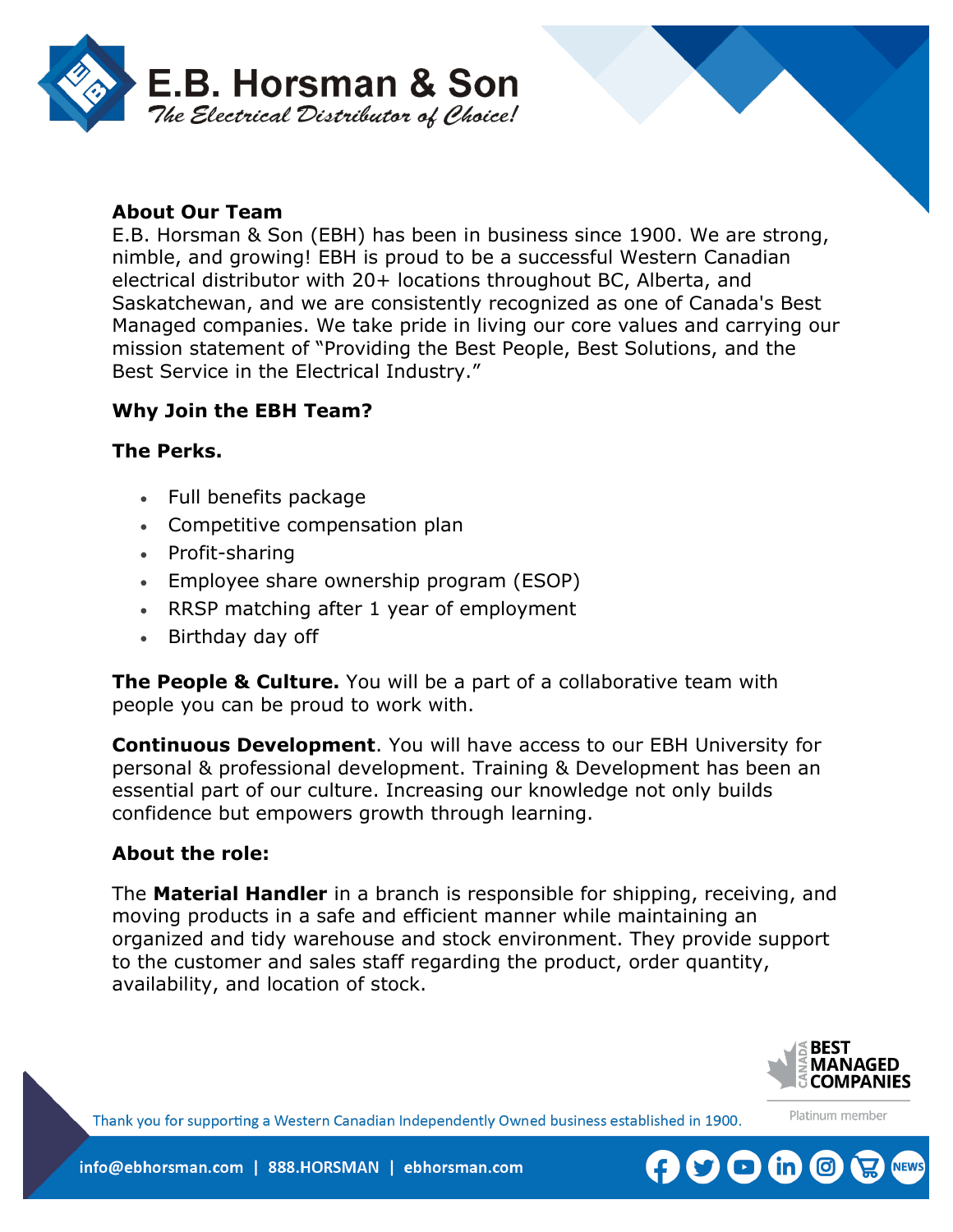

# **Position Type/Schedule**

This role will be onsite based out of the branch location. This is a full-time position, Monday-Friday. 40 hours per week.

**Work Location:** 816 Cloverdale Ave, Victoria, BC V8X 2S8

### **What are the Key Accountabilities?**

- **Lead by example**. A safety-first attitude and valuing safety every day.
- **Communicator.** The key to success is demonstrating strong verbal and written communication skills within a collaborative team environment.
- **Motivated individual and a team player.** The ability to work independently with accurately in a team is essential to our success.
- **Excellent customer service.** We take pride in providing the best product, the best solution and the best service with the best people for our customers.
- **Attention to detail.** There will be lots of hands-on work and being able to keep endurance in a high pace environment lifting up to 50lbs.
- **Ongoing learning.** Previous warehouse experience is an asset however; we will be providing regular onsite training to utilize our innovative technology and equipment.

### **What You'll Bring To This Role?**

- High school completion
- Computer literacy with the ability to learn new software programs
- Basic mathematical skills with the ability to calculate simple equations mentally
- Ability to lift 50 lbs., stand/move for 6+ hours per day



Platinum member

Thank you for supporting a Western Canadian Independently Owned business established in 1900.